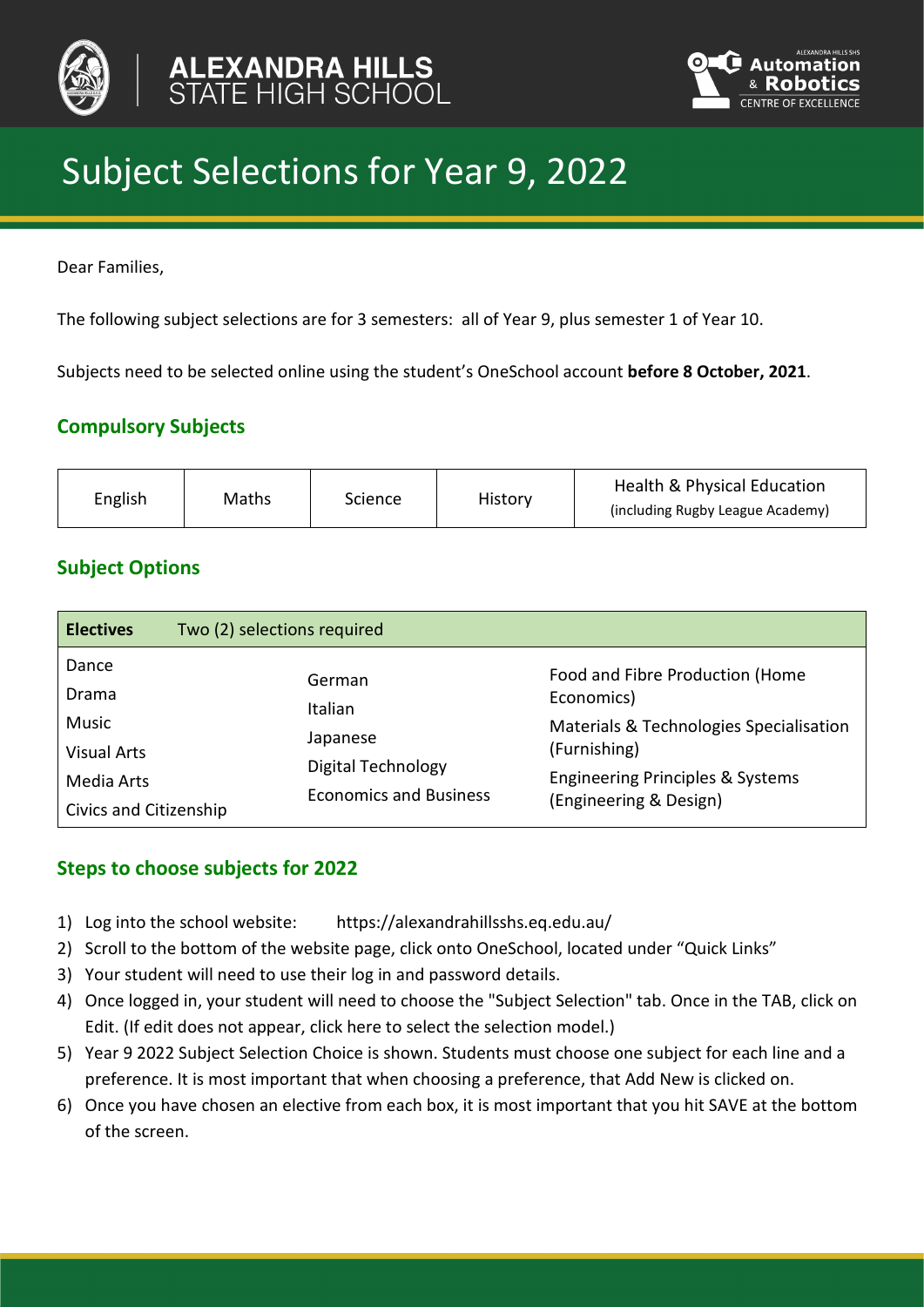



# **Humanities and Social Science options**

## **Civics and Citizenship**

Students build an understanding of Australia's political system and how it enables change. They examine the ways political parties, interest groups, media and individuals influence government and decision making processes. Students investigate the features and principles of Australia's court system, including its role in applying and interpreting Australian law. They also examine global connectedness and how this is shaping contemporary Australian society.

#### **Economics and Business**

Economics and Business involves management, entrepreneurial creativity, communication, technology practice and technologies. It promotes students' knowing, thinking, investigating, creating, communicating, participating and reflecting. Students use elements of business practice to respond to real life situations and develop skills transferable to other life contexts.

## **Arts options**

#### **Dance**

In Dance, students focus on creating dance and developing the ability to communicate and express themselves through movement. Students will also learn to analyse and respond to various dances, giving their interpretation of what is being communicated. Students choreograph dances by manipulating and combining the elements of dance, choreographic devices and production elements to communicate their choreographic intent. They choreograph, rehearse and perform dances, demonstrating technical and expressive skills appropriate to the genre and style. They will learn and perform dances within groups and/or individually.

#### **Drama**

Drama helps students communicate understanding about human issues and experience by enacting real and imagined events. They develop confidence and awareness of self and others as they collaborate to prepare and present drama. They learn about a range of forms, styles and purposes of drama.

#### **Media Arts**

Media Arts students will focus on designing, producing and responding to meaning in media texts. Students identify and analyse how representations of social values and points of view are portrayed in the media artworks they make, distribute and view. They evaluate how they and other makers and users of media artworks from different cultures, times and places use genre and media conventions and technical and symbolic elements to make meaning.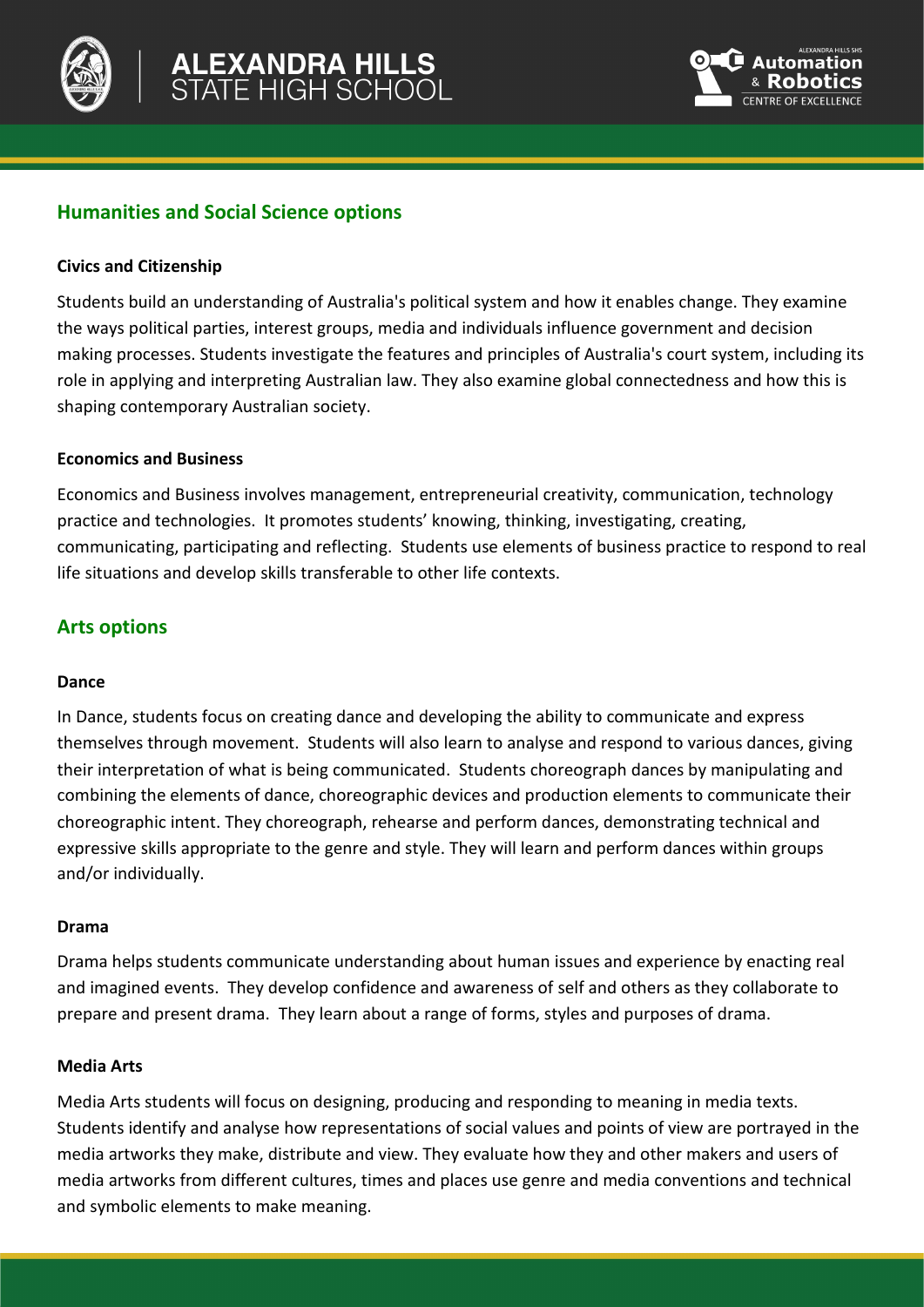



#### **Music**

Music focuses on students making music and developing the ability to think and express themselves in sound. Music is an integral part of everyday life serving self-expressive, celebratory, social, cultural, political and educational roles.

#### **Visual Art**

Visual Art focuses on making, displaying and appraising artworks. Students will engage in experiences to develop personal expression, aesthetic judgement, critical awareness, a sense of satisfaction and enjoyment in making artworks and displaying their works. Students develop confidence in their creative talents and skills that can be transferred to their working and recreational lives. Students will be introduced to the elements and principles of art and design. They may study drawing, design, painting, collage and mixed media.

## **Languages options**

#### **German, Italian or Japanese**

Learning an additional language provides students with the opportunity to reflect on their understanding of the language studied and the communities that use it, while also assisting in the effective negotiation of experiences and meaning across other cultures and languages. Students participate in a range of interactions in which they exchange meaning, develop intercultural understanding and become active participants in understanding and constructing written, spoken and visual texts.

A course of study in either German, Italian or Japanese can establish a basis for further education and employment in many professions and industries, particularly those where the knowledge of an additional language and the intercultural understanding it encompasses could be of value, such as business, hospitality, law, science, technology, sociology, music, travel and education.

# **Technologies options**

## **Digital Technology**

The rapid expansion of new technologies in society has had an impact in almost every industry. Digital Technology provides students with skills equip them for their future in 21<sup>st</sup> Century society. Topics covered include: Robotics, Drones, Immersive Technologies (Virtual Reality and Augmented Reality) and Coding. In this subject, students benefit from cutting-edge resources and unique learning opportunities made possible through our [Centre of Excellence in Automation and Robotics.](https://alexandrahillsshs.eq.edu.au/curriculum/robotics)